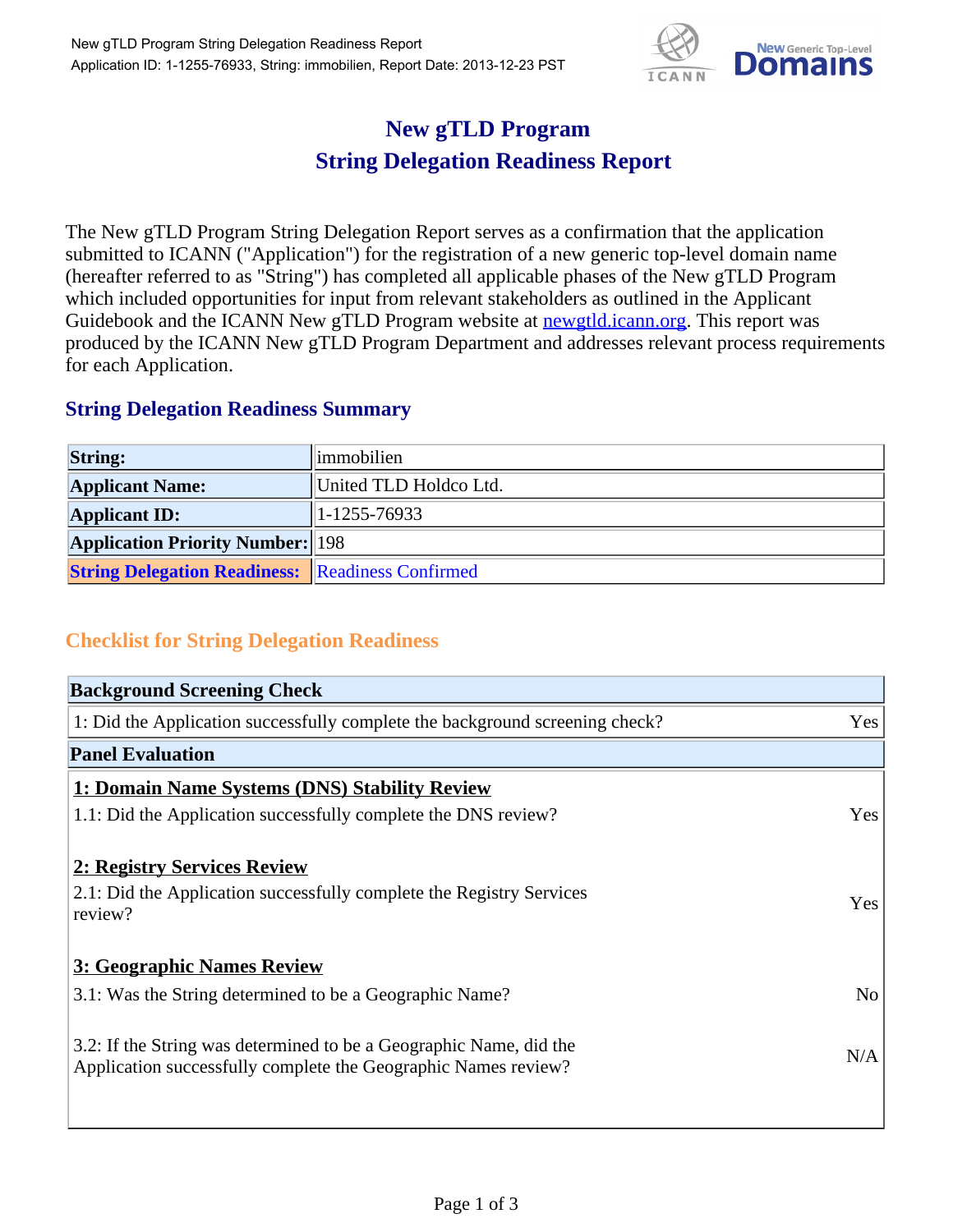

| <b>4: Financial Review</b><br>4.1: Did the Application successfully complete the Financial Capability<br>review?                                                                                                                                                                                                                                             | <b>Yes</b> |
|--------------------------------------------------------------------------------------------------------------------------------------------------------------------------------------------------------------------------------------------------------------------------------------------------------------------------------------------------------------|------------|
| <b>5: Technical Review</b><br>5.1: Did the Application successfully complete the Technical and<br><b>Operation Capability review?</b>                                                                                                                                                                                                                        | Yes        |
| <b>6: String Similarity Review</b><br>6.1: Was the Application determined to not be confusingly similar to other<br>applied for strings, including through String Confusion Objections?                                                                                                                                                                      | <b>Yes</b> |
| 6.2: If the Application was determined to be confusingly similar to other<br>applied for strings, including through String Confusion Objections, did the<br>Application prevail in the string contention resolution process (CPE,<br>Auction, and/or Self-Resolution of String Contention via<br>withdrawal/termination of all other members in contention)? | N/A        |

| <b>Public Comment Period</b>                                                                                                                                                                   |           |
|------------------------------------------------------------------------------------------------------------------------------------------------------------------------------------------------|-----------|
| 1: Was the public provided an opportunity to submit comments on the Application?                                                                                                               | Yes       |
| 2: Were comments for the Application considered by evaluation panels?                                                                                                                          | Yes       |
| <b>Objection Process</b>                                                                                                                                                                       |           |
| 1: Were objections filed against the Application?                                                                                                                                              | Yes       |
| 2: If objections were filed against the Application, did Applicant prevail in the dispute<br>resolution proceedings for all Legal Rights, Limited Public Interest and Community<br>Objections? | Yes       |
| <b>Governmental Advisory Committee (GAC) Advice</b>                                                                                                                                            |           |
| 1: Did the GAC have an opportunity to provide advice for the Application?                                                                                                                      | Yes       |
| 2: Did the GAC provide consensus GAC advice that the String should not be approved by<br>the ICANN Board?                                                                                      | <b>No</b> |
| 3: If the GAC provided consensus GAC advice to the ICANN Board, did the ICANN Board<br>(or New gTLD Program Committee) accept the GAC advice?                                                  | N/A       |
| <b>Accountability Mechanisms</b>                                                                                                                                                               |           |
| 1: Was the Application the subject of a complaint or review through one of ICANN's<br>accountability mechanisms (Reconsideration or Independent Review)?                                       | <b>No</b> |
| 1.1: If yes, did the BGC, ICANN Board or New gTLD Program Committee determine that<br>the Application should not proceed to contracting?                                                       | N/A       |